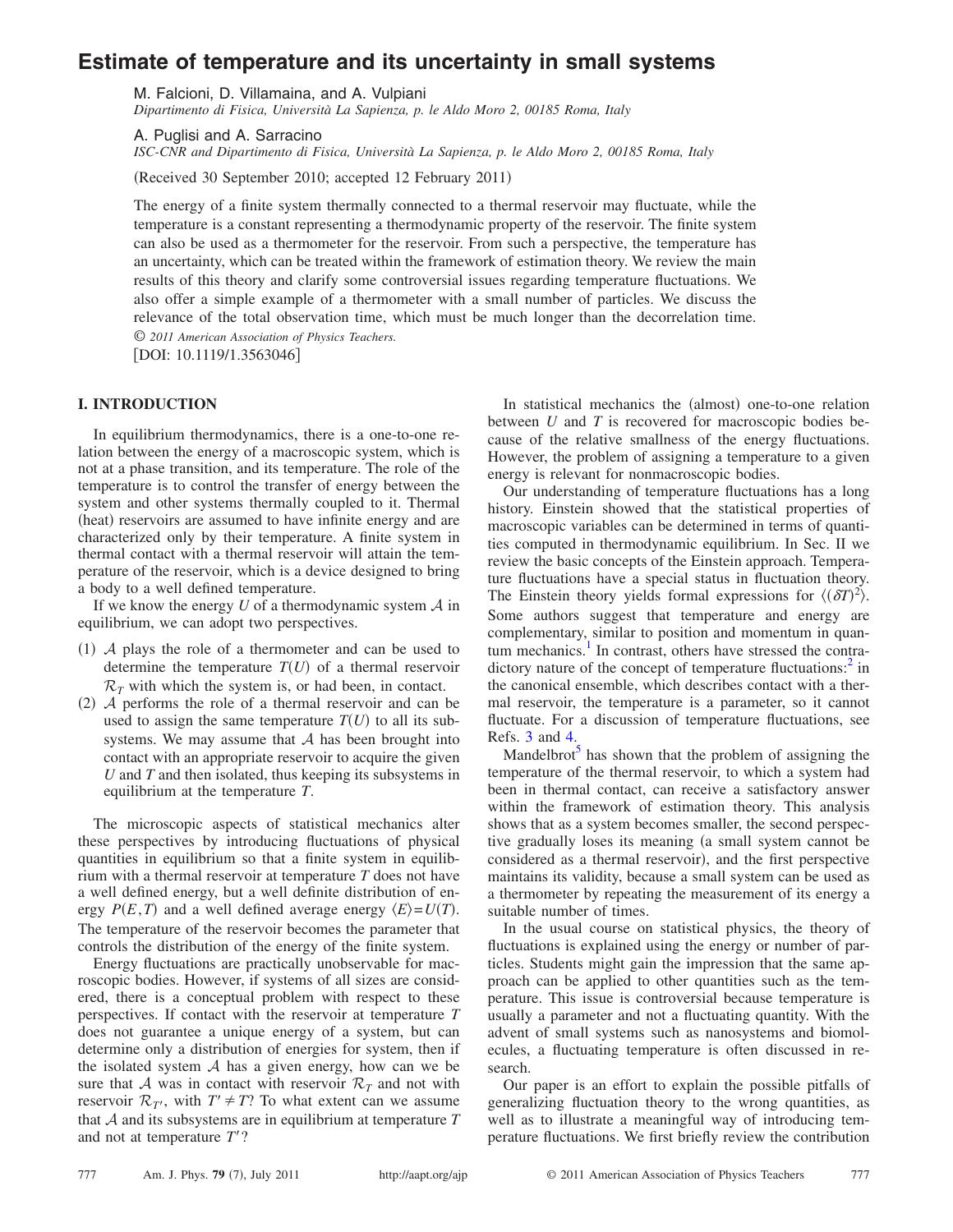by Mandelbrot<sup>5</sup> to understanding temperature fluctuations. We will also discuss a model thermometer, which allows for a detailed understanding of the problem. We will see that, even in a system with few degrees of freedom, the temperature due to contact with a thermal reservoir is a well defined quantity that can be determined to arbitrary accuracy if enough measurements are made. However, the observation time must be much longer than the decorrelation time of the underlying dynamics so that the number of independent measurements is sufficient.

The paper is organized as follows. In Sec. II we review the Einstein theory of fluctuations and discuss the origin of the problem. Section III is devoted to a discussion on the relation between statistics and fluctuations (uncertainty) of the temperature. In Sec. IV we present a model for a thermometer and illustrate a practical way to determine the temperature. In such a model, as well as for any thermometer, we have an indirect measurement of *T*, which is a statistical estimator, obtained by successive measurements of an observable.

## **II. REVIEW OF THE EINSTEIN THEORY OF FLUCTUATIONS**

For consistency we briefly recall the Einstein theory of fluctuations,<sup>o</sup> focusing on the issue of temperature fluctuations.

Assume that the macroscopic state of a system is described by *n* variables,  $\alpha_1, \ldots, \alpha_n$ , which depend on the microscopic state  $\mathbf{X}: \alpha_j = g_j(\mathbf{X})$ ,  $j = 1, ..., n$ . Denote by  $\mathcal{P}$  the parameters that determine the probability distribution function of the microscopic state **X**. For example, in the canonical ensemble  $P_c = (T, V, N)$ , and in the microcanonical ensemble  $\mathcal{P}_m = (E, V, N)$ . The probability distribution function of  $\{\alpha_j\}$  is given by

$$
P(\alpha_1, ..., \alpha_n) = \int \rho(\mathbf{X}, \mathcal{P}) \prod_{j=1}^n \delta(\alpha_j - g_j(\mathbf{X})) d\mathbf{X},
$$
 (1)

where  $\rho(\mathbf{X}, \mathcal{P})$  is the probability distribution function of **X** in the ensemble with parameters  $P$ . In the canonical ensemble we have

$$
P(\alpha_1, \dots, \alpha_n) = e^{-\beta [F(\alpha_1, \dots, \alpha_n | \mathcal{P}_c) - F(\mathcal{P}_c)]},\tag{2}
$$

where  $\beta = 1/k_B T$ ,  $k_B$  is Boltzmann's constant,  $F(\mathcal{P}_c)$  is the free energy of the system with parameters  $P_c$ , and  $F(\alpha_1, \ldots, \alpha_n | \mathcal{P}_c)$  is the free energy of the system with parameters  $P_c$  and macroscopic variables  $\alpha_1, \ldots, \alpha_n$ :

$$
F(\alpha_1, \alpha_2, \dots, \alpha_n | \mathcal{P}_c)
$$
  
=  $-k_B T \ln \int \prod_{j=1}^n \delta(\alpha_j - g_j(\mathbf{X})) e^{-\beta H(\mathbf{X})} d\mathbf{X}.$  (3)

<span id="page-1-1"></span>In the microcanonical ensemble we have

$$
P(\alpha_1, ..., \alpha_n) = e^{[S(\alpha_1, ..., \alpha_n | \mathcal{P}_m) - S(\mathcal{P}_m)]/k_B} \equiv e^{\delta S(\alpha_1, ..., \alpha_n)/k_B},\tag{4}
$$

which is the Boltzmann–Einstein principle, where *S* is the entropy.<sup>6</sup>

For macroscopic systems it is natural to assume that the fluctuations with respect to thermodynamic equilibrium are small. Therefore, we can expand  $\delta S(\alpha_1, \alpha_2, ..., \alpha_n)$  in a Taylor series about the mean values  $\{\alpha_j\}$ , which coincide with their values in thermodynamic equilibrium  $\{\alpha_j^*\}$ ,

$$
\delta S(\alpha_1, \dots, \alpha_n) \simeq -\frac{1}{2} \sum_{i,j} \delta \alpha_i A_{ij} \delta \alpha_j, \qquad (5)
$$

where  $\delta \alpha_j = \alpha_j - \alpha_j^*$ , and

$$
A_{ij} = -\left. \frac{\partial^2 S}{\partial \alpha_j \partial \alpha_i} \right|_{\alpha^*}.
$$
 (6)

Therefore, small fluctuations are described by a multivariate Gaussian probability distribution function,

$$
P(\alpha_1, ..., \alpha_n) \simeq \sqrt{\frac{\det \mathbf{A}}{(2\pi k_B)^n}} \exp \left\{-\frac{1}{2k_B} \sum_{i,j} \delta \alpha_i A_{ij} \delta \alpha_j\right\} \tag{7}
$$

<span id="page-1-0"></span>and

$$
\langle \delta \alpha_i \delta \alpha_j \rangle = k_B [\mathbf{A}^{-1}]_{ij}.
$$
 (8)

The entries of the matrix  $A_{ij}$  are calculated at equilibrium. The matrix A must be positive (that is, all its eigenvalues must be strictly positive), which means that the difference of the entropy with respect to equilibrium must be negative. The well known expression for the energy fluctuations,

$$
\langle (E - \langle E \rangle)^2 \rangle = k_B T^2 C_V,\tag{9}
$$

<span id="page-1-4"></span>where  $C_V = \partial \langle E \rangle / \partial T$  is the heat capacity at constant volume, is a special case of Eq.  $(8)$  $(8)$  $(8)$ .

The Einstein theory of fluctuations holds for large systems. If the number of particles is not very large, we must take into account suitable corrections and a more careful analysis is necessary.

The  $A_{ii}$  are functions of quantities evaluated at thermodynamic equilibrium, so that we can write  $\delta S$  as a function of different variables. For instance, we can express *S* as function of  $T$  and  $V$ ,  $\frac{6}{5}$  $\frac{6}{5}$  $\frac{6}{5}$ 

<span id="page-1-2"></span>
$$
\delta S = -\frac{C_V}{2T^2} (\delta T)^2 + \frac{1}{2T} \left. \frac{\partial P}{\partial V} \right|_T (\delta V)^2.
$$
 (10)

<span id="page-1-3"></span>By using Eqs.  $(4)$  $(4)$  $(4)$  or  $(8)$  $(8)$  $(8)$ , we obtain

$$
\langle (\delta T)^2 \rangle = \frac{k_B T^2}{C_V}.\tag{11}
$$

Equation  $(10)$  $(10)$  $(10)$  is correct if we consider *S* as a state function. In contrast, Eq.  $(11)$  $(11)$  $(11)$  follows from Eq.  $(4)$  $(4)$  $(4)$  with  $\delta S$  related to the probability distribution function of fluctuating quantities, and hence the derivation of Eq.  $(11)$  $(11)$  $(11)$  is formal (in the sense of the mere manipulation of symbols) and its meaning is not clear. Note that in Eq. ([10](#page-1-2)),  $\delta T = \delta(\partial E / \partial S)$ .

For a system whose energy fluctuates about the value  $\langle E \rangle$ (such that,  $\partial E/\partial S|_{E=\langle E \rangle}=T$ , where *T* is the temperature of the thermal reservoir), we can think of  $\hat{T} = \partial E / \partial S \vert_E$  as the temperature  $\hat{T} \neq T$  of this system, if it has been found with energy  $E \neq \langle E \rangle$ . However, we can also think of  $\hat{T}$  as the best guess for *T* if the energy *E* has been measured. It is tempting to say that because temperature is proportional to the mean kinetic energy, its fluctuations are proportional to fluctuations of the kinetic energy. This point is a delicate one, which will be considered in Sec. V.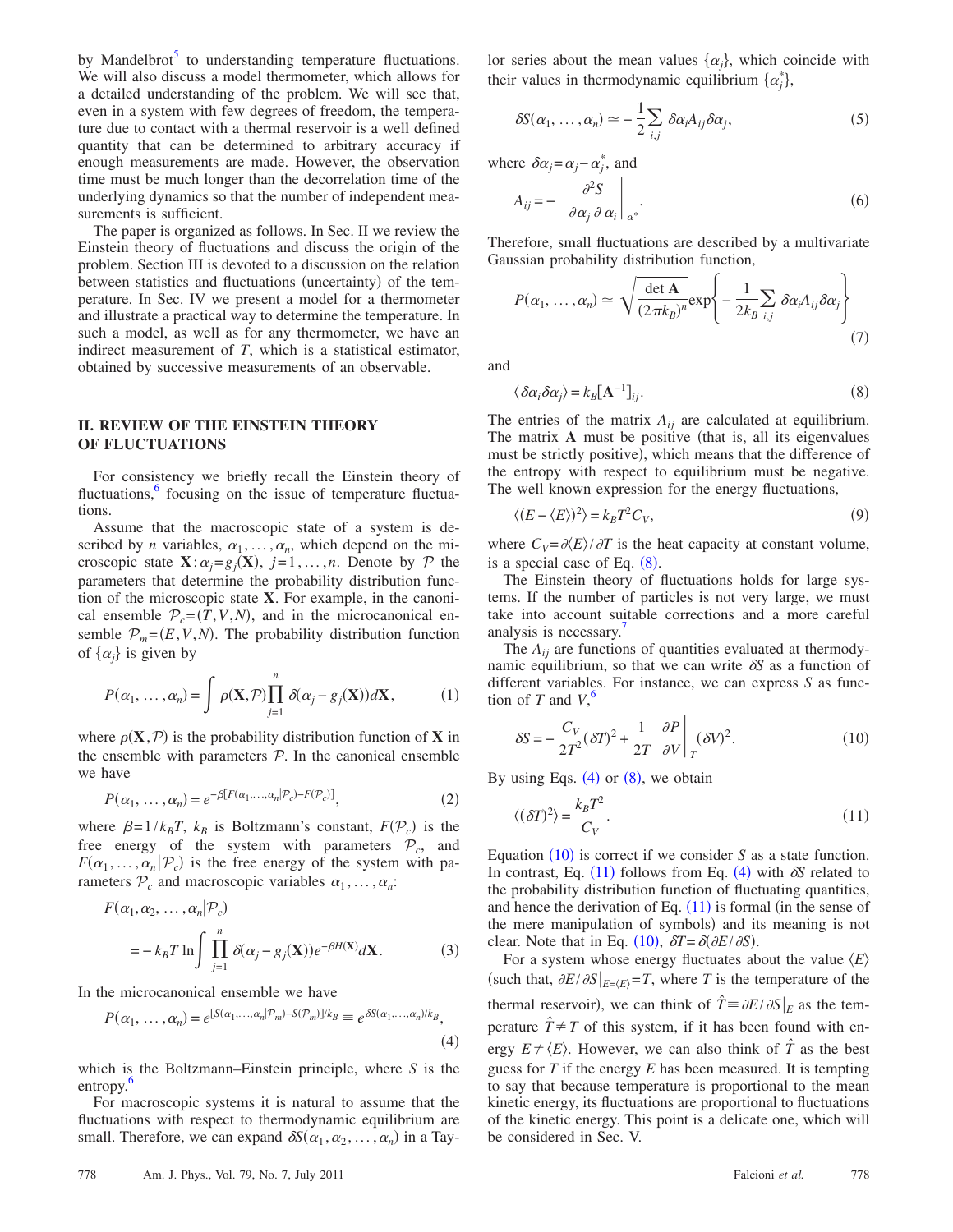<span id="page-2-0"></span>If we assume Eq.  $(11)$  $(11)$  $(11)$  and use Eq.  $(9)$  $(9)$  $(9)$ , we have

$$
\langle (\delta T)^2 \rangle \langle (\delta E)^2 \rangle = k_B^2 T^4 \quad \text{or} \quad \langle (\delta \beta)^2 \rangle \langle (\delta E)^2 \rangle = 1. \tag{12}
$$

Equation ([12](#page-2-0)) can be interpreted as a "thermodynamic uncertainty relation" formally similar to the Heisenberg principle. Some authors discuss a "thermodynamic complementarity" where energy and  $\beta$  play the role of conjugate variables<sup>1</sup> (see Sec. III D).

Other authors, such as Kittel, $2.8$  $2.8$  claim that the concept of temperature fluctuations is misleading. The argument is simple: temperature is just a parameter of the canonical ensemble, which describes the statistics of the system, and, therefore, it is fixed by definition.

Some authors wonder about the meaning of the concept of temperature in small systems. $9$  For instance, Feshbach<sup>10</sup> considered that for an isolated nucleus consisting of  $N = O(10^2)$ nucleons (neutrons and protons), we expect from Eq. ([11](#page-1-3)) a non-negligible value of  $\delta T/T$ . However, from experimental data we observe (in Feshbach's words) that the empirical parameter to be identified with  $\beta$  "does not have such a large uncertainty." McFee $^{11}$  wrote that "The average temperature of a small system of constant specific heat connected to a thermal reservoir turns out to be different from that of the reservoir," and considered the fluctuations of  $\beta(E)$  $=\partial S(E)/\partial E$ . Because such a quantity is a function of energy, its fluctuations are well defined and can be studied. He found

$$
\langle (\delta \beta)^2 \rangle = \frac{\langle (\delta E)^2 \rangle}{C_V^2 k_B^2 T^4},\tag{13}
$$

which is equivalent to Eq.  $(12)$  $(12)$  $(12)$ .

# **III. STATISTICS AND STATISTICAL MECHANICS**

In this section we illustrate the approach of Mandelbrot $\delta$  to statistical mechanics and review some basic concepts of statistics.

## **A. Thermal reservoirs**

A thermal reservoir is a system with very large (practically infinite) energy, such that a system with finite energy which is put in thermal contact with the reservoir comes to equilibrium at the temperature *T* of the reservoir. In thermodynamics we consider only macroscopic bodies, which are those that have a well defined macroscopic energy by being in thermal equilibrium with a reservoir. Even in a purely phenomenological context, we can discuss the fluctuations of the energy of a generic system in thermal equilibrium.<sup>5,[12](#page-8-11)</sup> However, in statistical mechanics we can also consider systems with a few degrees of freedom, and therefore the fluctuations of the energy can be significant. The distribution of the energy *E* of a system that is in equilibrium with a thermal reservoir of temperature *T* is given by the Boltzmann–Gibbs density function,

$$
P(E,T) = \frac{G(E)\exp(-E/k_B T)}{Z(T)},
$$
\n(14)

where  $G(E)$  is the density of states and  $Z(T)$  is the partition function.

When a system is in equilibrium with a thermal reservoir, we have two mutually exclusive situations: either we know the temperature of the reservoir and can describe the energy distribution of the system or we do not know the temperature of the reservoir and can determine it from the energy distribution of the system. The latter situation is called the inverse problem. For the inverse problem we can use the tools of estimation theory, which makes it possible to use the available data (in this case a series of energy values) to evaluate an unknown parameter (in this case T).

If we assume that the equilibrium properties of an isolated system, whether it has been isolated from a thermal reservoir or not, are described by the microcanonical probability density, an answer to the inverse problem is also an answer to the question: is it possible to assign a temperature to an isolated system with a given energy? The origin and the importance of the question reside in the following considerations. For an isolated system composed of *N* noninteracting subsystems, we can calculate average values of observables by means of the probability density,

$$
\frac{1}{G_0(E)}g(u_1)\cdots g(u_{N-1})g\left(u_N = E - \sum_{1}^{N-1} u_i\right),\tag{15}
$$

where  $u_i$  is the energy of subsystem *i*,  $E = \sum_{i=1}^{N} u_i$  is the energy of the system, and  $g(u)$  is the energy density of a single subsystem, so that

<span id="page-2-2"></span>
$$
G_0(E) = \int g(u_1) \cdots g(u_N) \delta\left(\sum_{1}^{N} u_i - E\right) du_1 \cdots du_N. \quad (16)
$$

Such calculations are usually very difficult. However, for systems with a large number of subsystems, $13$  we can approximate the probability density by a product of factors from the canonical ensemble,

$$
\prod_{i} \frac{g(u_i) \exp(-u_i / k\tilde{T})}{Z_i(\tilde{T})},\tag{17}
$$

where  $\tilde{T}$  is the temperature associated with the variable *E*. We have replaced nonindependent variables by independent ones and have replaced *E*, the energy of the isolated system (and the parameter of the original distribution), by the common temperature (and the parameter of the approximate distributions) of its subsystems in thermal equilibrium. Note that this question must be posed in statistical mechanics, while in thermodynamics the functional relation between energy and temperature is an equation of state and does not call for a microscopic explanation.

#### **B. Estimation theory**

We recall here a few basic concepts from estimation theory.<sup>14,[15](#page-8-14)</sup> Consider a probability density function  $f(x, \beta)$  of the variable *x*, which depends on the parameter  $\beta$ , together with a sample of *n* independent events  $(x_1, \ldots, x_n)$ , governed by the probability density *f*, so that the probability density of the sample is

$$
L(x_1, \ldots, x_n, \beta) = f(x_1, \beta) \cdots f(x_n, \beta).
$$
 (18)

<span id="page-2-1"></span>We would like to estimate the unknown parameter  $\beta$  from the values  $\{x_i\}$ . For this purpose we have to define a suitable function of *n* variables,  $\hat{\beta}(x_1, \ldots, x_n)$ , to obtain the estimate of  $\beta$  from the available information. The quantity  $\hat{\beta}$  is, by construction, a random variable. We can calculate, for instance, its expected value and its variance. We assume that  $\hat{\beta}$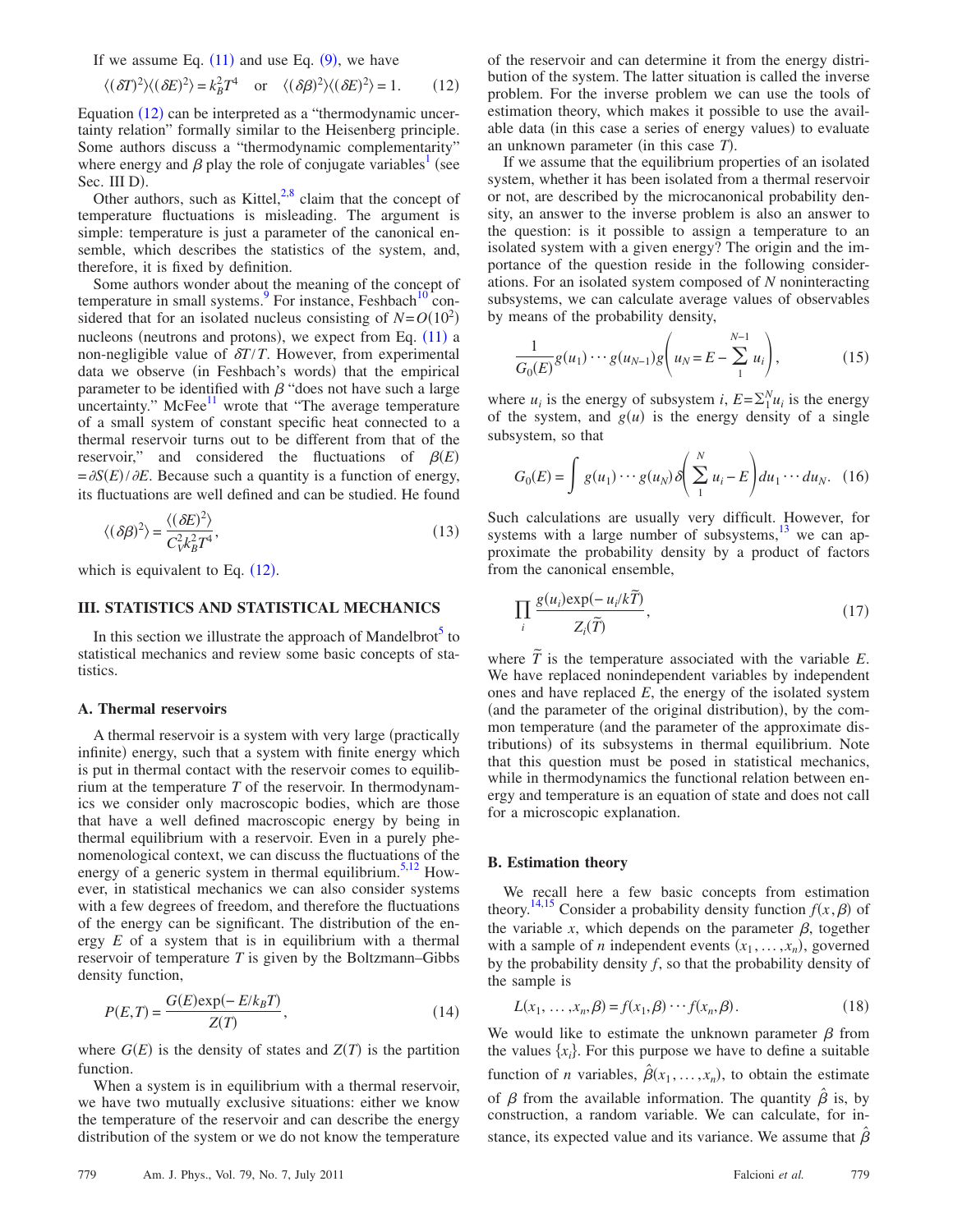is an unbiased estimate of  $\beta$ , that is,  $\langle \hat{\beta} \rangle = \beta$ . It is clear that the usefulness of an estimating function is tightly linked to its variance.

Once the function  $\hat{\beta}(x_1, \ldots, x_n)$  has been introduced, each sample  $(x_1, \ldots, x_n)$  can also be specified by giving the value of  $\hat{\beta}$  for the particular sample and the values of *n*−1 other variables  $\{\xi\}$  that are necessary to specify the point on a surface of constant  $\hat{\beta}$ . In other words, a change of variables  $(x_1, \ldots, x_n) \rightarrow (\hat{\beta}, \xi_1, \ldots, \xi_{n-1})$  can be made, so that the probability of a sample may be written as

$$
L(x_1, \dots, x_n) dx_1 \cdots dx_n
$$
  
=  $F(\hat{\beta}, \beta)h(\xi_1, \dots, \xi_{n-1}|\hat{\beta}, \beta) d\hat{\beta} d\xi_1 \cdots d\xi_{n-1},$  (19)

where  $F(\hat{\beta}, \beta)$  is the density of the variable  $\hat{\beta}$  (depending on  $\beta$  and  $h({\xi_i}|\hat{\beta}, \beta)$  is the density of the variables  ${\xi_i}$ , conditioned by the value of  $\hat{\beta}$  and, in general, depending on the parameter  $\beta$ .

Given certain general conditions of regularity, we can obtain the Cramér–Rao inequality $^{14}$  for unbiased estimators,

<span id="page-3-0"></span>
$$
\int (\hat{\beta} - \beta)^2 F(\hat{\beta}) d\hat{\beta} \ge \left\{ n \int \left( \frac{\partial}{\partial \beta} \ln f(x, \beta) \right)^2 f(x, \beta) dx \right\}^{-1},
$$
\n(20)

where the denominator on the right hand side of Eq.  $(20)$  $(20)$  $(20)$  is known as the Fisher information,  $14$  which gives a measure of the maximum amount of information we can extract from the data about the parameter to be estimated. This inequality puts a limit on the ability of making estimates and also suggests that the estimator should be chosen by minimizing the inequality. When the variance of  $\hat{\beta}$  is the theoretical minimum, the result  $\hat{\beta}$  is an "efficient estimate."<sup>14</sup> We have followed the convention of distinguishing between an efficient estimate, which has minimum variance for finite *n*, and an asymptotically efficient estimate, which has minimum variance in the limit  $n \rightarrow \infty$ .

Starting from the probability of a given sample, Eq. ([18](#page-2-1)), the method of maximum likelihood estimates the parameter  $\beta$  as one that maximizes the probability, or is a solution of the equation

<span id="page-3-1"></span>
$$
\frac{\partial}{\partial \beta} \ln L(x_1, \dots, x_n, \beta) = 0. \tag{21}
$$

Under certain general conditions on some derivatives of  $f(x, \beta)$  with respect to  $\beta$ ,<sup>[14](#page-8-13)</sup> Eq. ([21](#page-3-1)) has a solution that converges to  $\beta$  as  $n \rightarrow \infty$ . The solution is asymptotically Gaussian and is an asymptotically efficient estimate of  $\beta$ . In other words, there exists a random variable  $\hat{\beta}(x_1, \ldots, x_n)$  which is a solution of Eq.  $(21)$  $(21)$  $(21)$ , such that a maximum likelihood estimator of  $\beta$  is obtained, whose probability density in the limit  $n \rightarrow \infty$  approaches a normal probability density centered about  $\beta$  with variance

$$
\left\{ n \int \left( \frac{\partial}{\partial \beta} \ln f(x, \beta) \right)^2 f(x, \beta) dx \right\}^{-1}.
$$
 (22)

#### **C. Thermal reservoirs again**

We now return to a system in equilibrium with a reservoir of unknown temperature on which we have performed a measurement of energy: the system considered in this section is a gas of *N* classical particles. For simplicity, we begin by considering measurements of the energy *u* of a single particle, whose probability distribution we write as

$$
P(u,\beta) = \frac{g(u)\exp(-\beta u)}{Z(\beta)},
$$
\n(23)

where the parameter  $\beta$  is  $1/k_BT$  and the density of single particle states  $g(u)$  is assumed to be known. Suppose that we have measured *n* independent values of particle energy  $(u_1, \ldots, u_n)$ . We can write

$$
P(u_1, \dots, u_n, \beta) = \frac{g(u_1) \exp(-\beta u_1)}{Z(\beta)} \cdots \frac{g(u_n) \exp(-\beta u_n)}{Z(\beta)}
$$
(24)

or

$$
P(u_1, ..., u_n, \beta) = \frac{g(u_1) \cdots g(u_n)}{G_0(U)} \frac{G_0(U) \exp(-\beta U)}{Z^n(\beta)} \tag{25}
$$

$$
\equiv h(u_1, \ldots, u_{n-1} | U) P(U, \beta), \tag{26}
$$

where  $U = \sum_{i=1}^{n} u_i$  and  $G_0(U)$  is defined as in Eq. ([16](#page-2-2)) with *N* replaced by *n*; note that in this section, *U* has a different meaning with respect to the introduction. Because  $P(U, \beta)$  is the probability density of measuring a total energy *U* in *n* independent single particle energy measurements, we see that  $h(u_1, \ldots, u_{n-1} | U)$ , which is the conditional distribution of the energy in the sample given the total measured energy, does not depend on  $\beta$ . We conclude that good estimators of  $\beta$ can be constructed as a function of the sum of the measured energies.

One possible choice of an estimator is the maximum likelihood estimator for which the value of  $\hat{\beta}$  is determined by

<span id="page-3-2"></span>
$$
-\frac{\partial}{\partial \beta} \ln Z^n(\beta)|_{\hat{\beta}} = \sum_{1}^{n} u_i.
$$
 (27)

Equation ([27](#page-3-2)) establishes a one-to-one relation between  $\hat{\beta}$ and  $\Sigma_i u_i$ . For large *n*, the values of  $\hat{\beta}$  extracted from Eq. ([27](#page-3-2)) are normally distributed around the true value  $\beta$ , with the variance

<span id="page-3-3"></span>
$$
\left\{ n \int (u - \langle u \rangle)^2 P(u, \beta) du \right\}^{-1} = \frac{1}{n \sigma_u^2},
$$
\n(28)

where

$$
\langle u \rangle = \int u P(u, \beta) du,\tag{29}
$$

and  $\sigma_u^2$  is the variance of the single-particle energy calculated with the true  $\beta$ .

For instance, if the density of states is  $g(u) \propto u^{\eta}$ , then from Eq.  $(A2)$  $(A2)$  $(A2)$  the maximum likelihood estimate is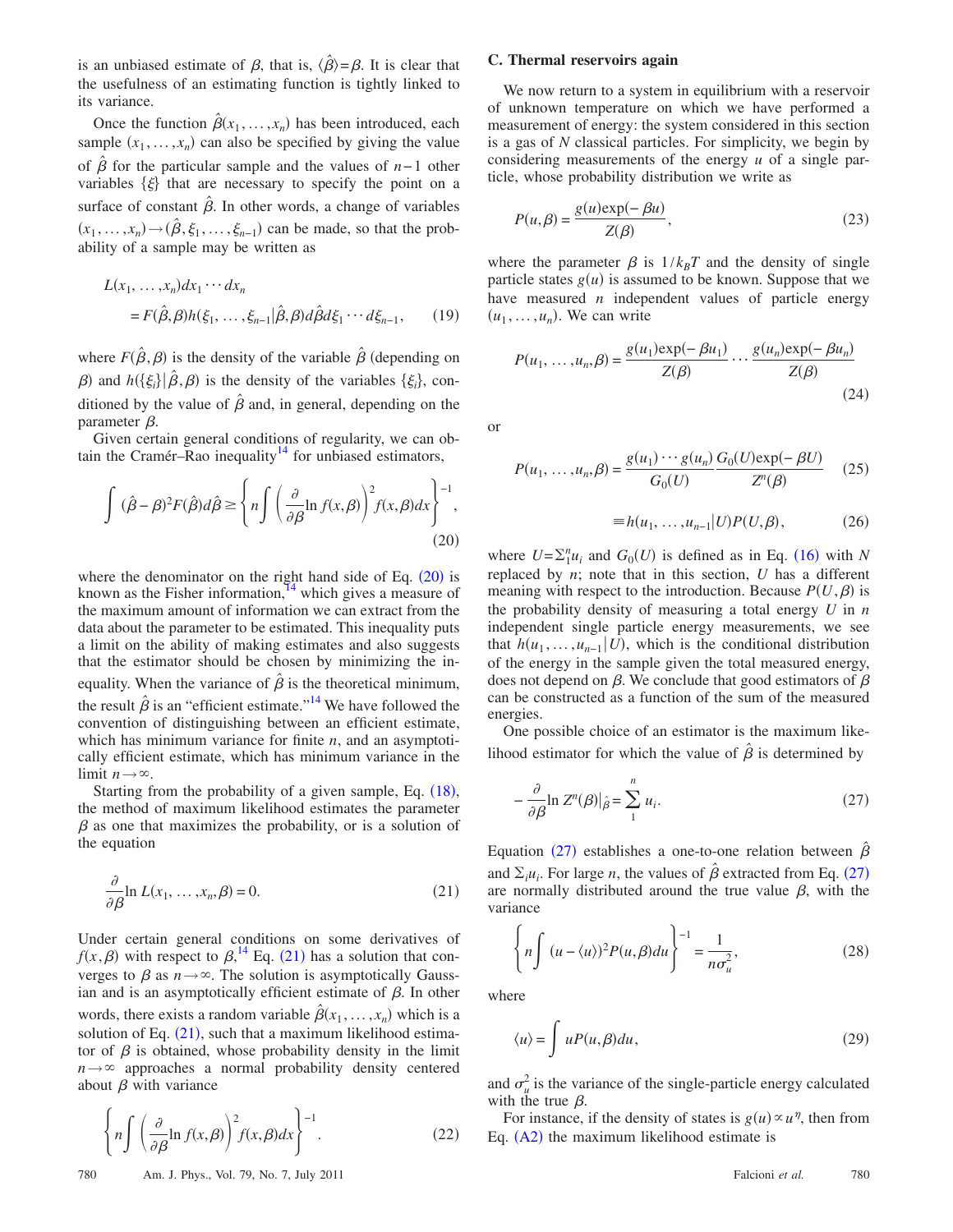<span id="page-4-5"></span>
$$
\hat{\beta}_{MLE} = \frac{n(\eta + 1)}{U},\tag{30}
$$

<span id="page-4-0"></span>which is not an unbiased estimate because as shown in Appendix [see Eqs.  $(A8)$  $(A8)$  $(A8)$  and  $(A9)$  $(A9)$  $(A9)$ ],

$$
\langle \hat{\beta}_{MLE} \rangle = \beta \bigg( 1 + \frac{1}{n(\eta + 1) - 1} \bigg) \neq \beta. \tag{31}
$$

As Eq. ([31](#page-4-0)) shows, the maximum likelihood estimator is asymptotically unbiased and, from general theorems on maximum likelihood estimator [see the end of Sec. III B and Eq. ([28](#page-3-3))], we know that, because  $\sigma_u^2 = (\eta + 1)\beta^{-2}$ , we have for large *n*

$$
\sigma_{\hat{\beta}_{MLE}}^2 \approx \frac{\beta^2}{n(\eta + 1)}\tag{32}
$$

or

$$
\frac{\sigma_{\hat{\beta}}}{\beta} \approx \frac{1}{\sqrt{n(\eta+1)}}.
$$
\n(33)

Therefore, we can obtain an estimate of the parameter  $\beta$  as accurate as we want by using a sufficiently large sample.

<span id="page-4-1"></span>Another estimator for  $\beta$  is given by the random variable

$$
\hat{\beta}_G = \frac{\partial}{\partial U} \ln G_0(U),\tag{34}
$$

where  $G_0(U)$  is defined in Eq. ([16](#page-2-2)) with *N* replaced by *n*. Unlike the maximum likelihood estimator, the right hand side of Eq.  $(34)$  $(34)$  $(34)$  is an unbiased estimator of  $\beta$  for any *n*, but like the maximum likelihood estimator, it is not an efficient estimator for finite *n*.

For instance, with the density of states given as before, the estimate is [see Eq.  $(A5)$  $(A5)$  $(A5)$  and the following discussion]

<span id="page-4-6"></span>
$$
\hat{\beta}_G = \frac{n(\eta + 1) - 1}{U},\tag{35}
$$

<span id="page-4-2"></span>with the variance

$$
\sigma_{\hat{\beta}_G}^2 = \beta^2 \left( \frac{1}{n(\eta + 1) - 2} \right) > \frac{1}{n\sigma_u^2}.
$$
 (36)

For this particular density of states, Eq.  $(36)$  $(36)$  $(36)$  also shows that  $\hat{\beta}_G$  becomes asymptotically efficient because it attains the Cramér–Rao lower bound in the limit  $n \rightarrow \infty$ . This behavior is more general: we can demonstrate that for certain regularity conditions, these two estimators are asymptotically equivalent. $16,17$  $16,17$ 

An important point of the preceding discussion is that, due to the exponential form of the canonical ensemble probability density, all of the information about  $\beta$  is contained in the total energy of an isolated sample. We gain nothing by knowing the distribution of this energy among the *n* elements of the sample. We say that  $U = \sum_{i=1}^{n} u_i$  is sufficient for estimating  $\beta$ . Therefore, we may also argue as follows.

Instead of *n* measurements of the molecular energy, we make one measurement of the energy *E* on the macroscopic system with density  $P(E, \beta) = G(E) \exp(-\beta E) / Z_N(\beta)$ .  $G(E)$  is the density of states of the entire system, which reduces to  $G_0(E)$  for systems made of noninteracting components. The Cramér–Rao inequality becomes

<span id="page-4-3"></span>
$$
\int (\hat{\beta} - \beta)^2 F(\hat{\beta}) d\hat{\beta} \ge \frac{1}{\sigma_E^2},\tag{37}
$$

where  $\sigma_E^2$  is the variance of the canonical energy of the macroscopic body.

For an ideal gas of *N* identical particles,  $\sigma_E^2 = N \sigma_u^2$ , and Eq. ([37](#page-4-3)) becomes  $\sigma_{\hat{\beta}}^2 \ge 1/N\sigma_u^2$ . With regard to the determination of  $\beta$ , a single value of the macroscopic energy contains the same information as *N* microscopic measurements.

We know that a nonideal gas of *N* identical particles with short-range interparticle interactions behaves (if not at a phase transition) as if it were composed of a large number,  $N_{\text{eff}} \propto N$ , of (almost) independent components, and  $\sigma_E^2$  $\approx N_{\text{eff}} \sigma_c^2$ , where  $\sigma_c^2$  is the variance of one component. For instance, consider a system of *N* particles in a volume *V* with a correlation length  $\ell = (cV/N)^{1/3}$ , where  $c \ge 1$  indicates strong correlations. We have  $N_{\text{eff}} \sim V/\ell^3 = c^{-1}N$ . Thus, even if  $n=1$  in Eq. ([37](#page-4-3)), that is, we perform a single measurement of energy, the variance of *E*, which is the energy of a macroscopic system, is extensive and the variance of  $\hat{\beta}$  may be small. We have  $\sigma_{\hat{\beta}}^2 \ge 1/N_{\text{eff}}\sigma_c^2$ , with  $N_{\text{eff}} \propto N \gg 1$ . By looking at *E* as the result of *N*eff elementary energy observations, our preceding considerations can be applied here with *N*eff playing the role of *n*. In particular, the asymptotic properties for large  $N<sub>eff</sub>$  of the two estimators are preserved, and the estimates of  $\beta$  obtained by the two expressions

<span id="page-4-4"></span>
$$
-\frac{\partial}{\partial \beta} \ln Z_N(\beta)|_{\hat{\beta}_{MLE}} = E \tag{38a}
$$

and

$$
\hat{\beta}_G = \frac{\partial}{\partial E} \ln G(E) \tag{38b}
$$

approach the same value for  $N_{\text{eff}} \gg 1$ , a condition that is verified for macroscopic bodies. Therefore, for a macroscopic system, we can obtain a good estimate of  $\beta$  even with a single measurement of its energy, and we can assign a reliable value of  $\beta$  to an isolated macroscopic system.

We have given an estimation theory justification of the standard definition of the temperature in statistical mechanics either in the canonical or microcanonical ensemble by means of Eqs. ([38](#page-4-4)).

#### **D. Uncertainty relations in statistical mechanics?**

From our discussion we see that the fluctuations of the random variables  $\hat{\beta}_{\text{MLE}}$  and  $\hat{\beta}_G$  when  $n \geq 1$  are approximately Gaussian with a variance  $1/(n\sigma_u^2)$ . The fluctuations of the total energy of the sample  $U = \sum_{i=1}^{n} u_i$  also become Gaussian (by the central limit theorem) with variance  $n\sigma_u^2$ . Therefore, in this limit, we have  $\sigma_{\hat{\beta}}^2 \sigma_U^2 = 1$ . Is there a deeper meaning? As can be seen, for instance, for  $g(u) \propto u^{\eta}$ , from Eqs. ([30](#page-4-5)) and ([35](#page-4-6)),  $\hat{\beta}_{MLE}$  and  $\hat{\beta}_G$  are functions of  $U/n$ , and therefore, from  $\sigma_U^2 \propto n$ ,  $\sigma_{\hat{\beta}}^2 \propto \sigma_U^2/n^2 \sim 1/n$ .

Although the Cramér-Rao inequality, Eq. ([37](#page-4-3)), is formally similar to Eq.  $(12)$  $(12)$  $(12)$ , which was obtained in the framework of Einstein's theory, the analogy is inexact and misleading. In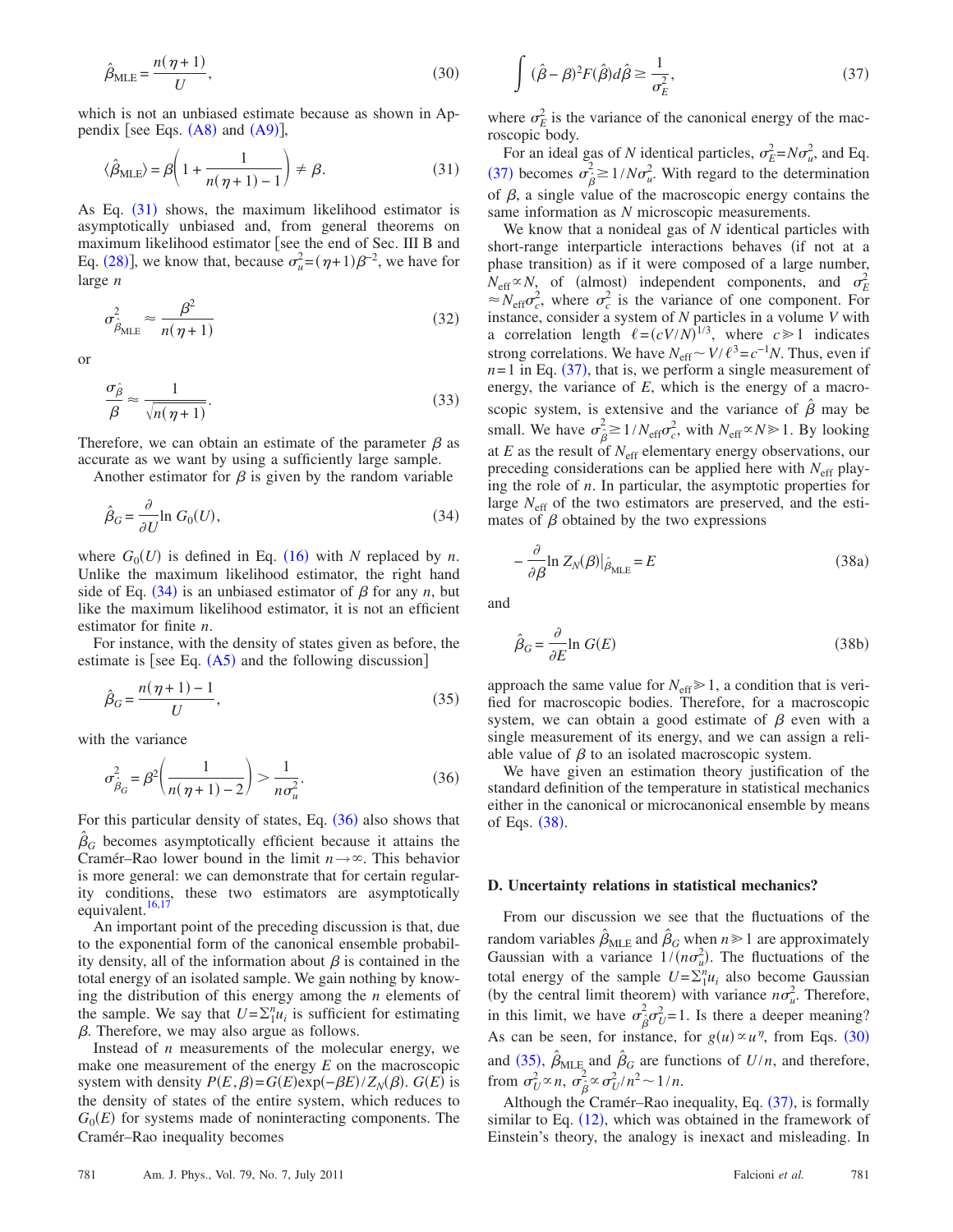<span id="page-5-1"></span>

Fig. 1. (Color online) The probability distribution function of the position *X* of the piston obtained by numerical simulations with  $F=10$  and  $T=1$  (dots) for different values of *N* and *M*. (a)  $N=30$  and  $N=5$  with  $M=2N$ . (b) N  $= 30$  with  $M = N/2$ . The black lines show the analytical result from Eq. ([42](#page-5-0)). Each simulation has been performed up to a time such that each particle collided with the piston at least  $10<sup>5</sup>$  times.

mathematical statistics the quantity  $\sigma_{\hat{\beta}}^2$  measures the uncertainty in the determination of the value of  $\beta$  and not the fluctuations of its values.

### **IV. MODEL THERMOMETER**

To illustrate the ideas we have discussed, we introduce the following mechanical model for a thermometer. A box is filled with *N* noninteracting particles of mass *m*. On the top of the box there is a piston of mass *M* which can move without friction in the  $\hat{x}$  direction. Although the box is threedimensional, only the motion in the *xˆ* direction is relevant because we assume that the particles interact only with the piston. The other directions are decoupled from  $\hat{x}$ , independently of their boundary conditions. The one-dimensional Hamiltonian of the system is

$$
\mathcal{H} = \sum_{i=1}^{N} \frac{p_i^2}{2m} + \frac{p_M^2}{2M} + FX,
$$
\n(39)

where *X* is the position along the  $\hat{x}$  axis of the piston, and the positions of the particles  $x_i$  along the same axis are constrained to be between 0 and *X*. A force *F* acts on the piston,

<span id="page-5-2"></span>

Fig. 2. (Color online) Time series of the displacement of the piston from its mean value for different values of *N*. The other parameters are  $M=10$ , *F*  $= 10$ ,  $T= 1$ , and  $m=1$ . One can see that, although the qualitative behavior does not change with *N*, the amplitude of fluctuations decreases with *N*.

and in addition, there are elastic collisions of the gas particles with the piston. The particles exchange energy with a thermostat at temperature *T* placed on the bottom of the box at  $x=0$ . When a particle collides with the ground, it acquires a speed  $v$  with probability density,<sup>1</sup>

$$
P(v) = \frac{m}{k_B T} v e^{-mv^2/2k_B T}.
$$
\n(40)

In the following we set  $k_B$ = 1, which is equivalent to measuring the temperature in units of  $1/k_B$ .

The statistical mechanics of the system can be obtained in the canonical ensemble. The probability distribution function for the positions of the particles is

$$
P(x_1, ..., x_N, X) = c_N \prod_{i=1}^N \theta(X - x_i) e^{-\beta F X},
$$
\n(41)

where  $c_N = (\beta F)^{N+1} / \Gamma(N+1) = (\beta F)^{N+1} / N!$ . We integrate over the positions of the particles and obtain

<span id="page-5-0"></span>
$$
P(X) = \frac{1}{N!} (\beta F)^{N+1} X^N e^{-\beta F X}.
$$
 (42)

<span id="page-5-3"></span>The mean value  $\langle X \rangle$  is

$$
\langle X \rangle = \frac{(N+1)T}{F}.\tag{43}
$$

The probability distribution function for *X* obtained by numerical simulations of the system is in agreement with Eq.  $(42)$  $(42)$  $(42)$  even for small values of *N*, as can be seen in Fig. [1.](#page-5-1)

In the following we will estimate the temperature from a single (long) time series of the simulations of the piston position. This procedure is common both in numerical and in real experiments. Therefore, it is necessary to consider the dynamical statistical properties of our system. For *N* 1 and *M*/*m*  $\ge$  1, we expect that the variable  $\delta X = X - \langle X \rangle$  is de-scribed by a stochastic process.<sup>19</sup> Figure [2](#page-5-2) shows the typical behavior of  $\delta X(t)$  for different values of *N*. For our purposes  $(in$  particular, for  $N$  not too large) it is not necessary to perform an accurate analysis.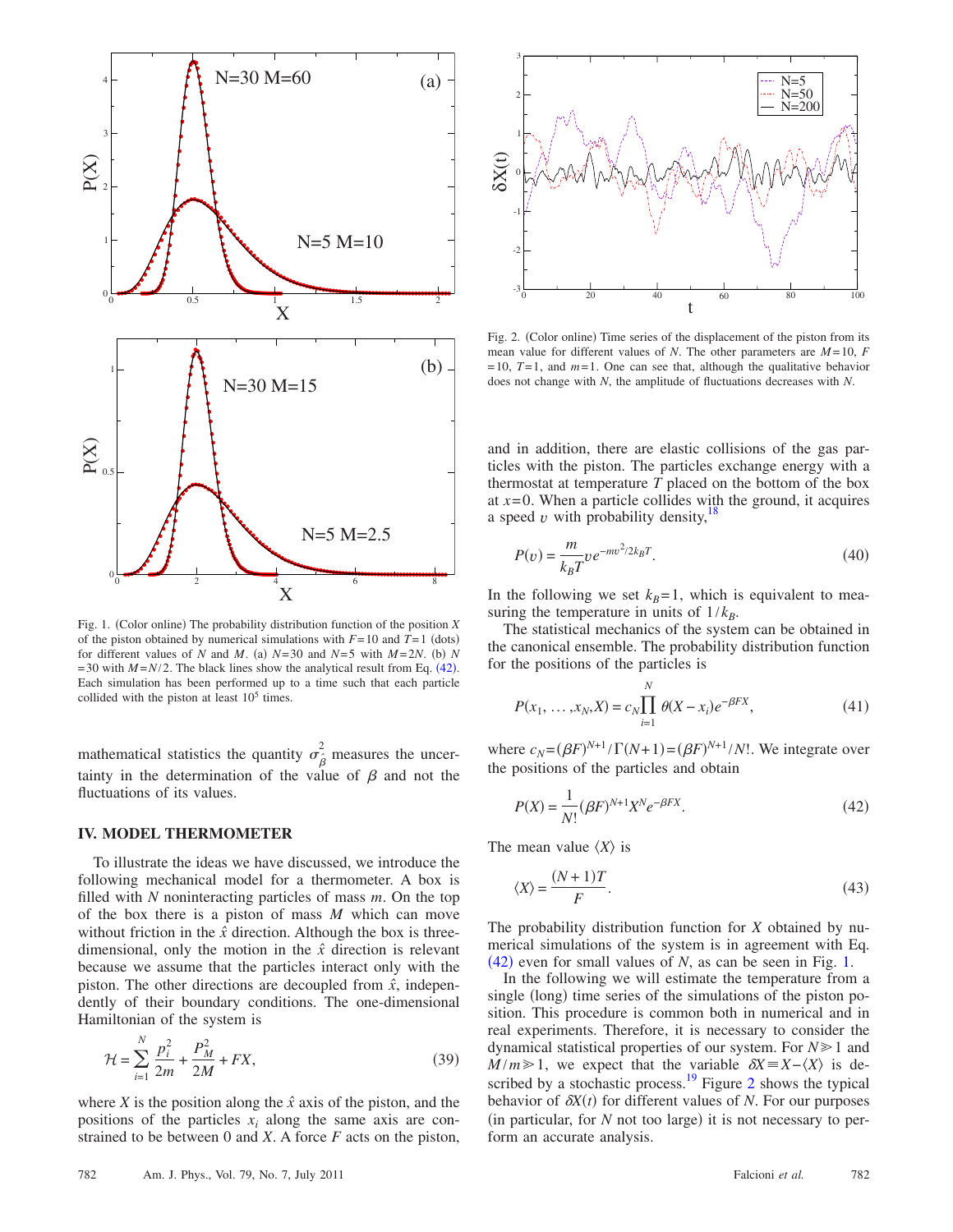We now discuss a measurement of the temperature with its uncertainty, regardless of the number of degrees of freedom. We assume that only the macroscopic degree of freedom, the position of the piston, is experimentally accessible. We want to determine the temperature and its uncertainty by a series of measurements. From Eq.  $(43)$  $(43)$  $(43)$  the temperature can be estimated as

$$
\hat{T} = \frac{F\hat{X}}{N+1},\tag{44}
$$

where  $\hat{X}$  is an estimate of the average piston position. Assume that we have  $\mathcal N$  independent measurements  $X^{(1)}, \ldots, X^{(N)}$ . Because of the peculiar shape of probability distribution function  $(42)$  $(42)$  $(42)$  (it is an infinitely divisible distribution<sup>20</sup>), we have that the variable  $\hat{X}_N = (X^{(1)} + ...$  $+X^{(N)}/N$  has a probability distribution function of the same shape, where  $N$  is replaced by  $N\mathcal{N}$  in Eq. ([42](#page-5-0)). The variance of  $\hat{X}_N$  is  $\sigma_X^2/N$  because the values of *X* are independent. From Eq. ([42](#page-5-0)) we have  $\sigma_{\hat{X}}^2 = (N+1)/\beta^2 F^2$  [see Appendix for the calculation of moments of distribution  $(42)$  $(42)$  $(42)$ ], and, therefore,

<span id="page-6-3"></span>
$$
\sigma_{\hat{X}_{\mathcal{N}}}^2 = \frac{1}{\mathcal{N}} \frac{N+1}{\beta^2 F^2}.
$$
\n(45)

An analysis of distribution ([42](#page-5-0)) shows that the Cramér-Rao lower bound for the estimators of *T* is

<span id="page-6-0"></span>
$$
\frac{T^2}{\mathcal{N}(N+1)},\tag{46}
$$

so that we can verify that the random variable,

$$
\hat{T} = \frac{F}{N+1} \left( \frac{1}{N} \sum_{i} X_{i} \right),\tag{47}
$$

is an unbiased and efficient estimator for every  $N$ .

We now discuss how to determine the temperature and its uncertainty from a time series  $\{X_i\}_{i=1}^N$ , where  $X_i = X(i\delta t)$  and  $\delta t$  is the sampling time interval;  $\mathcal{N}\delta t$  is the total observation time. The procedure we will describe is also valid for nonindependent data  $\{X_i\}$  and depends only on the validity of Eq.  $(43)$  $(43)$  $(43)$  and not on Eq.  $(42)$  $(42)$  $(42)$ .

The variance  $\sigma_{\hat{T}}^2$  of the estimator  $\hat{T}$ , given by Eq. ([46](#page-6-0)), is of order  $\sim$  1/*N*, which can be non-negligible for single measurements on small systems. As described in Sec. III, it can be arbitrarily reduced by increasing the number  $N$  of measurements. To clarify this point, we numerically computed the variance  $\sigma_{\hat{T}}^2$  for several values of *N* as a function of *N*. In general, the data are correlated, and a correlation time  $\tau$  must be estimated numerically. The simplest way is to look at the shape of the correlation functions of the observables of interest. If  $\delta t < \tau$ , the effective number of independent measurements is approximately  $\mathcal{N}_{eff} = \mathcal{N}\delta t / \tau$ . By plotting  $N\sigma_j^2$ versus  $\mathcal{N}_{\text{eff}}$ , we expect that the dependence on *N* disappears, resulting in a collapse of the curves (see Fig. [3](#page-6-1)). Note that for large times, the uncertainty goes to zero as  $1/\mathcal{N}_{\text{eff}}$ , in agreement with Eq.  $(46)$  $(46)$  $(46)$ . We will see that it is sufficient to know the typical time scales of the process. Namely, we need to determine the correlation functions  $\langle \delta X(t) \delta X(0) \rangle$  or

<span id="page-6-1"></span>

Fig. 3. (Color online) The quantity  $N\sigma_{\tilde{T}}^2$  for different values of *N* is numerically calculated and plotted as function of  $\mathcal{N}_{\text{eff}} = \mathcal{N}\delta t / \tau$ . For large times, the uncertainty goes to zero as  $1/N_{\text{eff}}$ . The parameters are  $\delta t = 0.01$ ,  $M = 10$ , m  $=1, F=10, T=1, N=5, 30, 70, \text{ and } 200$ . It is clear that for the uncertainty of *T*, the relevant quantity is  $\mathcal{N}_{\text{eff}}$  which depends both on *N* and  $\tau$ .

 $\langle \delta V(t) \delta V(0) \rangle$ , where  $\delta V = \delta \dot{X}$ . We can define a characteristic time for *X*,  $\tau_X$ , as the minimum time *t*, such that  $|C_X(t)|$  $< 0.05$ , where

$$
C_X(t) = \frac{\langle \delta X(t) \delta X(0) \rangle}{\langle \delta X^2(0) \rangle}.
$$
\n(48)

In the same way we can introduce the characteristic time for the velocity autocorrelation  $\tau_V$  (see Fig. [4](#page-6-2)).

The previous estimate of the temperature is well-posed once we know that Eq.  $(43)$  $(43)$  $(43)$  holds. However, there are other possibilities. For instance, we can choose to monitor the velocity of the piston instead of the position and repeat the same analysis. It is straightforward to see that the velocity is Gaussian distributed, with variance  $\langle V^2 \rangle = T/M$ , and only the mass of the piston is needed for the estimate. The choice of which estimator is more suitable is a matter of convenience.

For systems exhibiting aging and ergodicity breaking, there are model thermometers that are very different from the

<span id="page-6-2"></span>

Fig. 4. (Color online) The autocorrelation function of the position  $X$  and velocity *V* of the piston for  $N=30$ ,  $M=10$ ,  $F=10$ ,  $T=1$ , and  $m=1$ . The estimates of the correlation times  $\tau_X$  and  $\tau_V$  are shown. Although the two correlation functions  $C_X(t)$  and  $C_V(t)$  are different, the corresponding characteristic times are of the same order.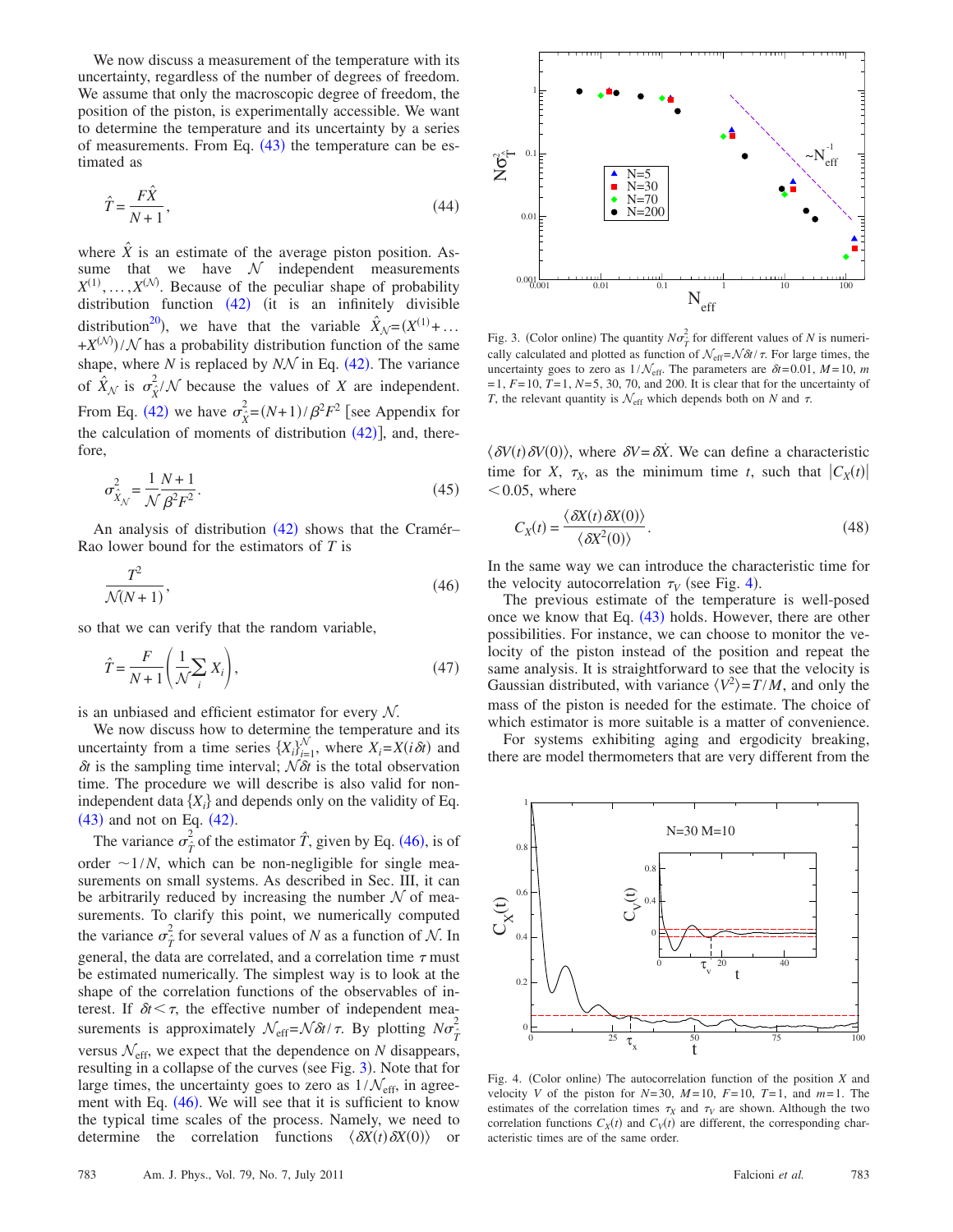one proposed here and are based on the linear response of the system and its comparison with unperturbed correlators.<sup>21,[22](#page-8-21)</sup> In this case we may have access to "effective" temperatures related to slow, nonequilibrated, degrees of freedom, and the problem of uncertainty becomes more complicated because the effective temperatures may be time-dependent. $21$ 

#### **V. CONCLUSIONS**

We have considered the concept of temperature fluctuations and showed that it makes sense only when associated with uncertainties of measurement. In a molecular dynamics computation at fixed energy, it is common practice to look at the fluctuations of the kinetic energy that can be used to determine the specific heat.<sup>7</sup> Because the mean value of the kinetic energy per particle, *K*, is proportional to the temperature, it might be concluded that the fluctuations of *K* are related to the fluctuations of the temperature,  $\langle (\delta K)^2 \rangle$  $\propto \langle (\delta T)^2 \rangle$ . However, it is the random variable *K* that fluctuates from sample to sample, not its mean value. Hence, in the preceding relation we should properly write  $\langle (\delta \hat{T})^2 \rangle$  instead of  $\langle (\delta T)^2 \rangle$  because we are using the random variable *K* as an estimator of the temperature, which, as stressed by Kittel, $^{2,8}$  $^{2,8}$  $^{2,8}$ is an unknown but fixed parameter. If the conceptual difference between parameters and fluctuating variables is ignored, we may obtain suggestive but deceiving interpretations of results such as Eq.  $(12)$  $(12)$  $(12)$ . Estimation theory gives a precise role to uncertainties in temperature measurements and establishes which properties make a temperature estimator better than others and leads to meaningful results such as Eq. ([20](#page-3-0)). In this framework we can appreciate the different uses we can make of a system, either as a reservoir or as a thermometer. For the model system of Sec. IV, the relative uncertainty in the temperature estimation is

$$
\frac{\Delta\hat{T}}{T} = \frac{\sqrt{\sigma_{\hat{T}}^2}}{T} = \frac{1}{\sqrt{\mathcal{N}(N+1)}}.
$$
\n(49)

If  $N \ge 1$ , even a single estimate,  $\mathcal{N}=1$ , leads to a precise value for *T*. The system is not only an efficient thermometer but also can be thought of as a reservoir with a definite temperature. In contrast, if *N* is small, a single measurement can lead to a large uncertainty in the estimate of temperature, but the uncertainty can be arbitrarily reduced by increasing the number of measurements. The small system can be used as a thermometer, in this case the dynamics plays a nonnegligible role, and the characteristic decorrelation time of the relevant variables dictates the effective number of independent measurements.

For systems with a few degrees of freedom, the uncertainty in the temperature can be reduced by an adequate amount of data, which is an answer to the problem concerning  $\beta$  pointed out by Feshbach in Ref. [10.](#page-8-9)

#### **ACKNOWLEDGMENT**

The work of A.P. and A.S. is supported by the Granular-Chaos project, funded by the Italian MIUR under the FIRB-IDEAS Grant No. RBID08Z9JE.

## **APPENDIX A: SOME USEFUL FORMULAS**

To obtain Eq. ([30](#page-4-5)) with  $g(u) = \gamma u^{\eta}$  ( $\gamma$  independent of *u*), we have

$$
Z(\beta) = \int_0^\infty g(u) \exp(-\beta u) du = \int_0^\infty \gamma u^\eta \exp(-\beta u) du
$$
\n(A1)

<span id="page-7-0"></span>
$$
=\gamma\left(\frac{1}{\beta}\right)^{\eta+1}\Gamma(\eta+1),\tag{A2}
$$

where  $\Gamma(z)$  (with  $z > 0$ ) is the gamma function. From Eq.  $(27)$  $(27)$  $(27)$  we immediately find Eq.  $(30)$  $(30)$  $(30)$ .

We now derive Eqs.  $(31)$  $(31)$  $(31)$ ,  $(35)$  $(35)$  $(35)$ , and  $(36)$  $(36)$  $(36)$  starting from the power-law density of states  $g(u)$ . First, we show that for the density

$$
P(U,\beta) = \frac{G_0(U)\exp(-\beta U)}{Z^n(\beta)} = \frac{G_0(U)\exp(-\beta U)}{\int_0^\infty G_0(U)\exp(-\beta U)dU},\tag{A3}
$$

we have  $G_0(U) \propto U^{n(\eta+1)-1}$ . If we make the change of variables  $u_i = x_i U$  in Eq. ([16](#page-2-2)), we obtain

$$
G_0(U) = \gamma^n U^{n(\eta+1)} \int_0^\infty \cdots \int_0^\infty x_1^n x_2^n \cdots x_n^n
$$

$$
\times \frac{\delta \left(\sum_{i=1}^n x_i - 1\right)}{U} dx_1 dx_2 \cdots dx_n, \tag{A4}
$$

where we have used the relation  $\delta(aw) = \delta(w)/a$ . We make the *U* dependence explicit and write

<span id="page-7-3"></span> $G_0(U) = \gamma^n U^{n(\eta+1)-1} I(n, \eta)$ .  $( A5)$ 

<span id="page-7-4"></span>We can calculate the averages,

$$
\left\langle \frac{1}{U^k} \right\rangle = \frac{\int U^{n(\eta+1)-1}(1/U^k) \exp(-\beta U) dU}{\int U^{n(\eta+1)-1} \exp(-\beta U) dU},
$$
\n(A6)

<span id="page-7-5"></span>by means of the integrals,

$$
\int_0^\infty U^\alpha \exp(-\beta U) dU = \beta^{-(\alpha+1)} \Gamma(\alpha+1). \tag{A7}
$$

From Eqs. ([30](#page-4-5)), ([A6](#page-7-4)), and ([A7](#page-7-5)) and the property  $z\Gamma(z)$  $=\Gamma(z+1)$ , we obtain

<span id="page-7-1"></span>
$$
\langle \hat{\beta}_{MLE} \rangle = n(\eta + 1) \left\langle \frac{1}{U} \right\rangle = n(\eta + 1) \beta \frac{\Gamma(n(\eta + 1) - 1)}{\Gamma(n(\eta + 1))}
$$
\n(A8)

$$
= n(\eta + 1)\beta \frac{1}{n(\eta + 1) - 1},
$$
 (A9)

<span id="page-7-2"></span>which is Eq.  $(31)$  $(31)$  $(31)$ .

From Eqs. ([34](#page-4-1)) and ([A5](#page-7-3)) we obtain Eq. ([35](#page-4-6)) and  $\langle \hat{\beta}_G \rangle$  $=$   $\beta$ . From Eq. ([A6](#page-7-4)) with  $k=2$ , we obtain